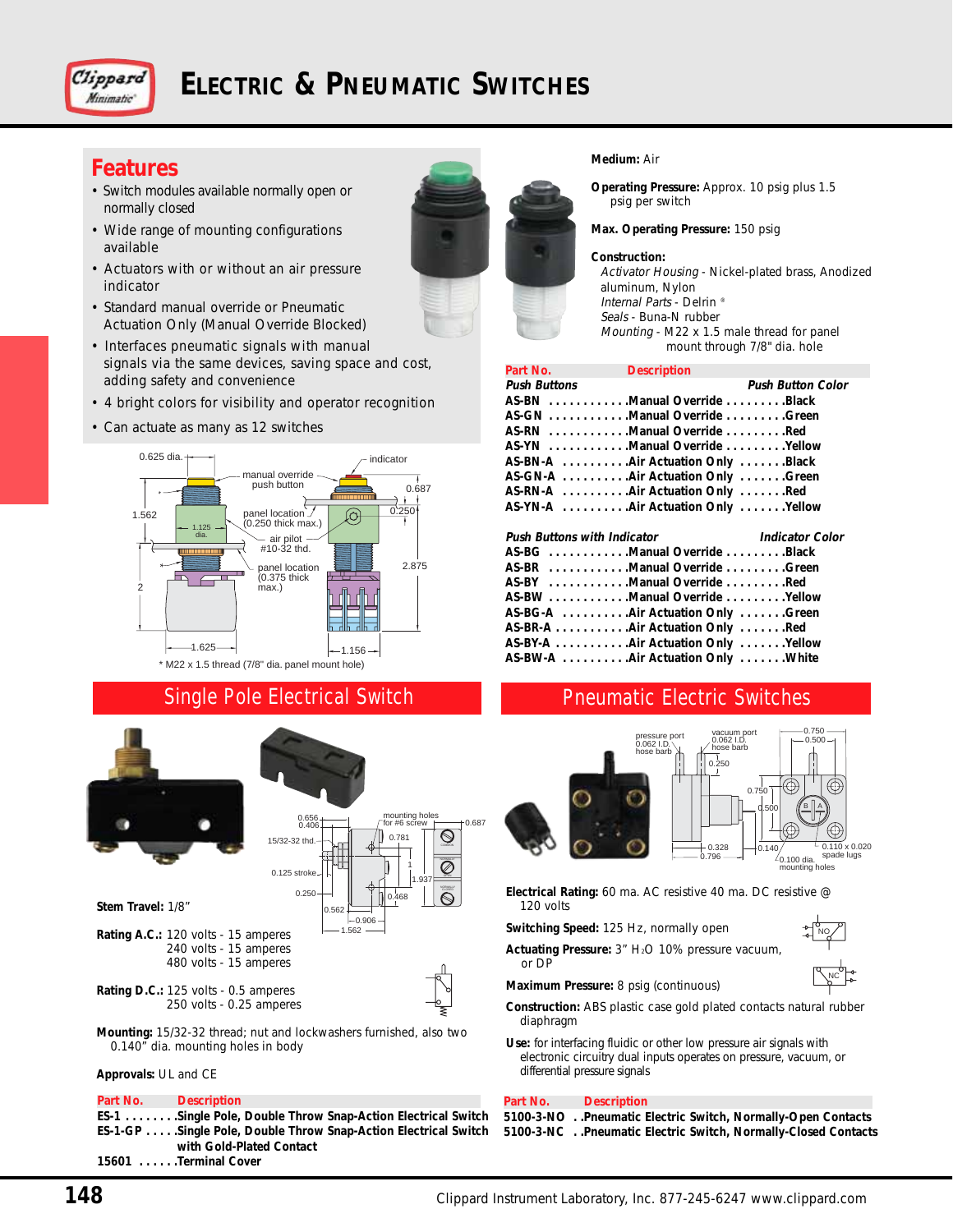

Ĥ,

O,

 $\partial\!\!\!\!/$ 

 $\partial\hspace{-1.2ex}\partial$ 

AS-31

AS-BW-A

AS-33

AS-10

AS-BG AS-BY AS-BN AS-RN<br>AS-BG-A AS-BY-A AS-BN-A AS-RN-AS-BG-A AS-BY-A AS-BN-A AS-RN-A AS-BR AS-BW AS-GN AS-YN<br>AS-BR-A AS-BW-A AS-GN-A AS-YN-A

AS-35

AS-01

AS-36



## **Air-2-Electric® Air Switches and Mounting Clips**

The Air-2-Electric system can handle multiple switches; using line voltage, as many as 12 switches can be actuated. Switch modules are available in normally open or normally closed models. Air-2-Electric actuators are available with a number of feature options such as a manual override and an air pressure indicator and in a variety of colors.

### **Air Switches**

**AS-01 - Normally Closed AS-10 - Normally Open**



### **Mounting Clips**

The single clip mounts one switch to the pneumatic actuator. The front clip mounts up to three switches. Add side clips to mount up to five switches. For six to twelve switches, add a 2nd row clip to the front clip.

Note: The 2nd row clip will not mount where side clips are attached.



**AS-31 - Single Clip AS-33 - Front Clip AS-35 - Side Clip**

nut (included with actuators)

**AS-36 - 2nd Row Clip**

| <b>Electrical and Mechanical Characteristics</b><br>SWITCH MODULES AS-01 AND AS-10                                                                                                                                                                                                                                   |                               |                                            |                                                                    |     |     |     |         |         |                         |                                                 |     |  |
|----------------------------------------------------------------------------------------------------------------------------------------------------------------------------------------------------------------------------------------------------------------------------------------------------------------------|-------------------------------|--------------------------------------------|--------------------------------------------------------------------|-----|-----|-----|---------|---------|-------------------------|-------------------------------------------------|-----|--|
| <b>Electrical Performance</b>                                                                                                                                                                                                                                                                                        |                               |                                            |                                                                    |     |     |     | Voltage |         | <b>Motor Horsepower</b> |                                                 |     |  |
| AC                                                                                                                                                                                                                                                                                                                   |                               | nominal Operating Voltage (VAC) (50-60 Hz) |                                                                    | 110 |     | 220 |         | 440     | 110                     | Single phase                                    | 0.5 |  |
|                                                                                                                                                                                                                                                                                                                      | nominal Operating Current (A) |                                            | 8                                                                  |     | 6.5 |     | 3.5     | 220     | Single phase            | 1.0                                             |     |  |
| <b>DC</b>                                                                                                                                                                                                                                                                                                            |                               | nominal Operating Voltage (VDC)            |                                                                    |     | 12  |     | 24      |         | 220/240                 | 3-phase                                         | 3.0 |  |
|                                                                                                                                                                                                                                                                                                                      | nominal Operating Current (A) |                                            |                                                                    | 4   |     | 1.5 |         | 440/480 | 3-phase                 | 5.0                                             |     |  |
| 220 V (50-60 Hz)<br><b>Electrical Life</b>                                                                                                                                                                                                                                                                           |                               |                                            | <b>Approvals</b>                                                   |     |     |     |         |         |                         |                                                 |     |  |
|                                                                                                                                                                                                                                                                                                                      | Operating Current (A)         | 6                                          |                                                                    |     |     |     |         | (VL)    |                         | $\boldsymbol{\dot{\mathsf{s}}}$<br>$\left($ FI) | (N) |  |
|                                                                                                                                                                                                                                                                                                                      | No. of Operations             | $1 \times 10^{6}$                          | $3 \times 10^6$                                                    |     |     |     |         |         |                         |                                                 |     |  |
| $3 \times 10^6$ cycles<br><b>Mechanical Life</b>                                                                                                                                                                                                                                                                     |                               |                                            | Screw terminals suitable for field wiring #14-12 AWG<br>Connection |     |     |     |         |         |                         |                                                 |     |  |
| WARNING<br>Caution should be taken to assure the conformation of all applicable standard codes and installation procedures. Proper design engineering procedures<br>should be used to quard against the accidental actuation of the switches. Manual overrides or other precautionary measures should be considered. |                               |                                            |                                                                    |     |     |     |         |         |                         |                                                 |     |  |